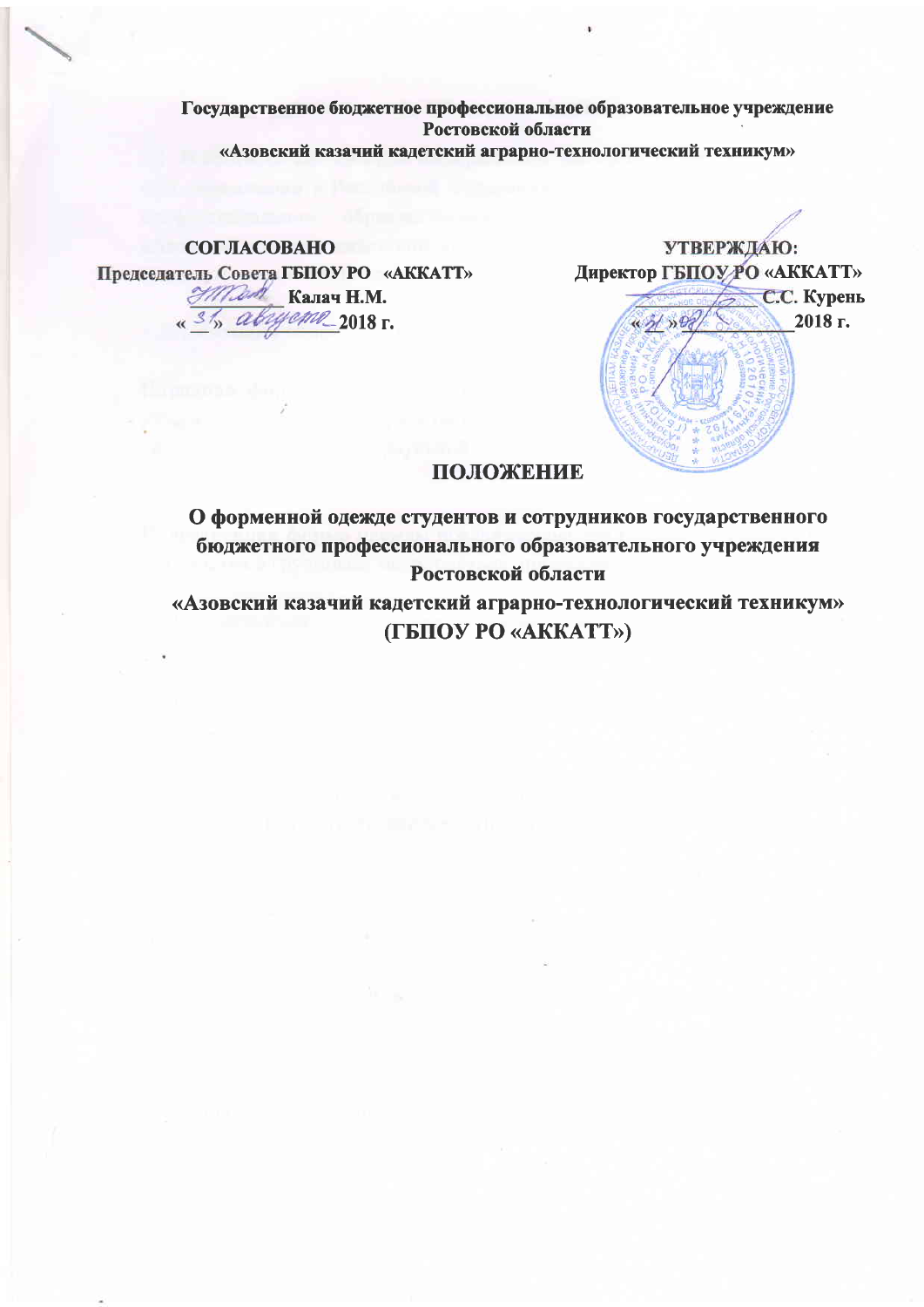## 1. Общие положения

1.1. В соответствии со ст.38 Федерального закона от 01.09.2013 № 273-ФЗ «Об образовании в Российской Федерации» в государственном бюджетном профессиональном образовательном учреждении Ростовской области «Азовский казачий кадетский аграрно-технологический техникум» (далеетехникум) установлена повседневная и парадная форменная одежда.

1.2. Настоящим положением установлена форменная одежда:

Парадная форма одежды для студентов и сотрудников применяется для участия в парадах, торжественных мероприятиях, общетехникумских линейках, для несения караульной службы и в других случаях по указанию директора техникума.

Повседневная форма одежды предназначена для ношения в учебное время, для участия в групповых мероприятиях, проводимых в техникуме.

1.3. Обучающимся в техникуме разрешается ношение гражданской формы одежды вне расположения техникума, на каникулах.

1.4. Предметы форменной одежды должны быть правильно подогнаны и содержаться в чистом и аккуратном виде.

1.5. Разрешение на ношение той или иной формы одежды дает директор техникума, а в его отсутствие заместитель директора по УВР.

1.6.В необходимых случаях по указанию директора техникума форма у отдельных ЛИЦ может отличаться **OT** установленной (участие  $\, {\bf B}$ торжественных мероприятиях, концертах, спортивных соревнованиях и т.д.).

1.7. Обучающимся в техникуме запрещается:

- ношение предметов форменной одежды неустановленных образцов;

- смешивание предметов форменной одежды с гражданской;

-ношения на форменной одежде знаков отличия, не предусмотренных настоящим положением.